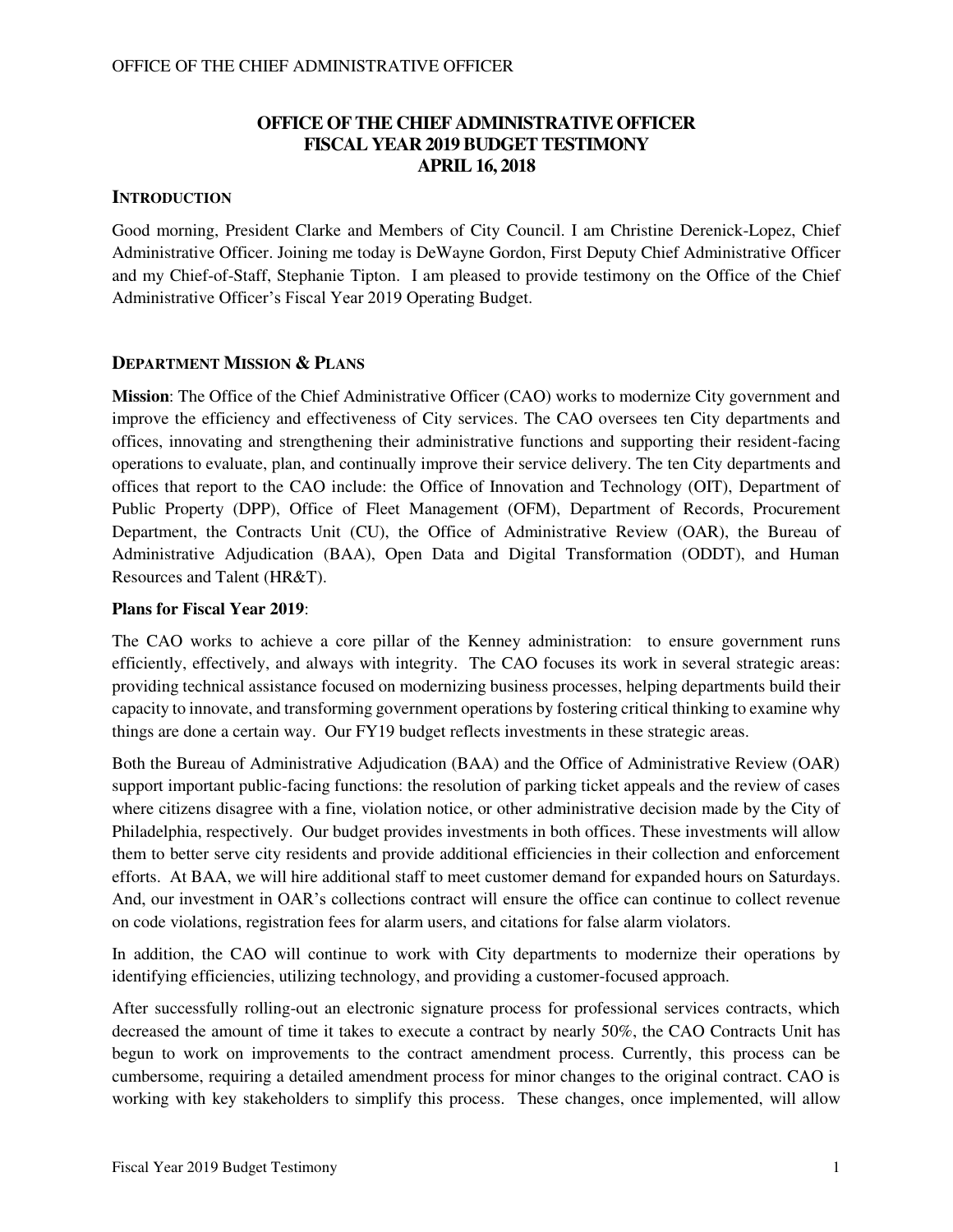amendments to be executed more quickly, which, in return, will result in faster payment to vendors, especially M/W/DSBE vendors.

Following feedback from the business community and, in particular, small, local and M/W/DSBE businesses, the CAO has begun to address the issue of slow pay. We are currently interviewing stakeholders and developing a process map to identify gaps and pain points in the process. We plan to identify tangible action-items from this due diligence and will begin to implement changes to the process throughout the remainder of the calendar year.

Our Human Resources & Talent (HR&T) unit will continue to support the exempt recruiting efforts of all City departments and will support the Office of Human Resources in developing recruiting strategies for civil service jobs. To advance these efforts, HR&T hired an experienced talent acquisition manager and will continue to develop sourcing strategies for hard-to-fill positions. Additionally, HR&T will continue to coordinate the annual citywide Career Fair, which engaged over 5,000 residents this past year.

The Office of Open Data and Digital Inclusion (ODDT) helps departments make government services more transparent and accessible to the public through technology and human-centered design methods. ODDT will continue this focus in FY19 in several key areas. Starting in FY17, ODDT began a redesign of the City's website, making it easier for members of the public to find and understand the information and services they need. Currently, Beta.phila.gov serves 47% of all page views to City websites and will be transformed into the new *Phila.gov* site in calendar year 2018. In FY19, ODDT will also continue to publish datasets that make City government more transparent, drive business, improve service delivery, and/or facilitate civic engagement. Examples of open data sets released in the past fiscal year include: English as a Second Language class locations, affordable housing production, police complaints, and building demolitions, among others. Lastly, using grant funds from the John S. and James L. Knight Foundation's Knight City Challenge, ODDT will continue to work with the Mayor's Office of Policy to apply social science and service design methodologies to improve services and programs within the Department of Revenue and the Office of Homeless Services.

The CAO will continue to drive change through these and other initiatives in FY19. We have accomplished much since the department was first created in FY17 and we look forward to working with departments to continue identifying areas of improvement that will yield immediate benefits and create measurable efficiencies.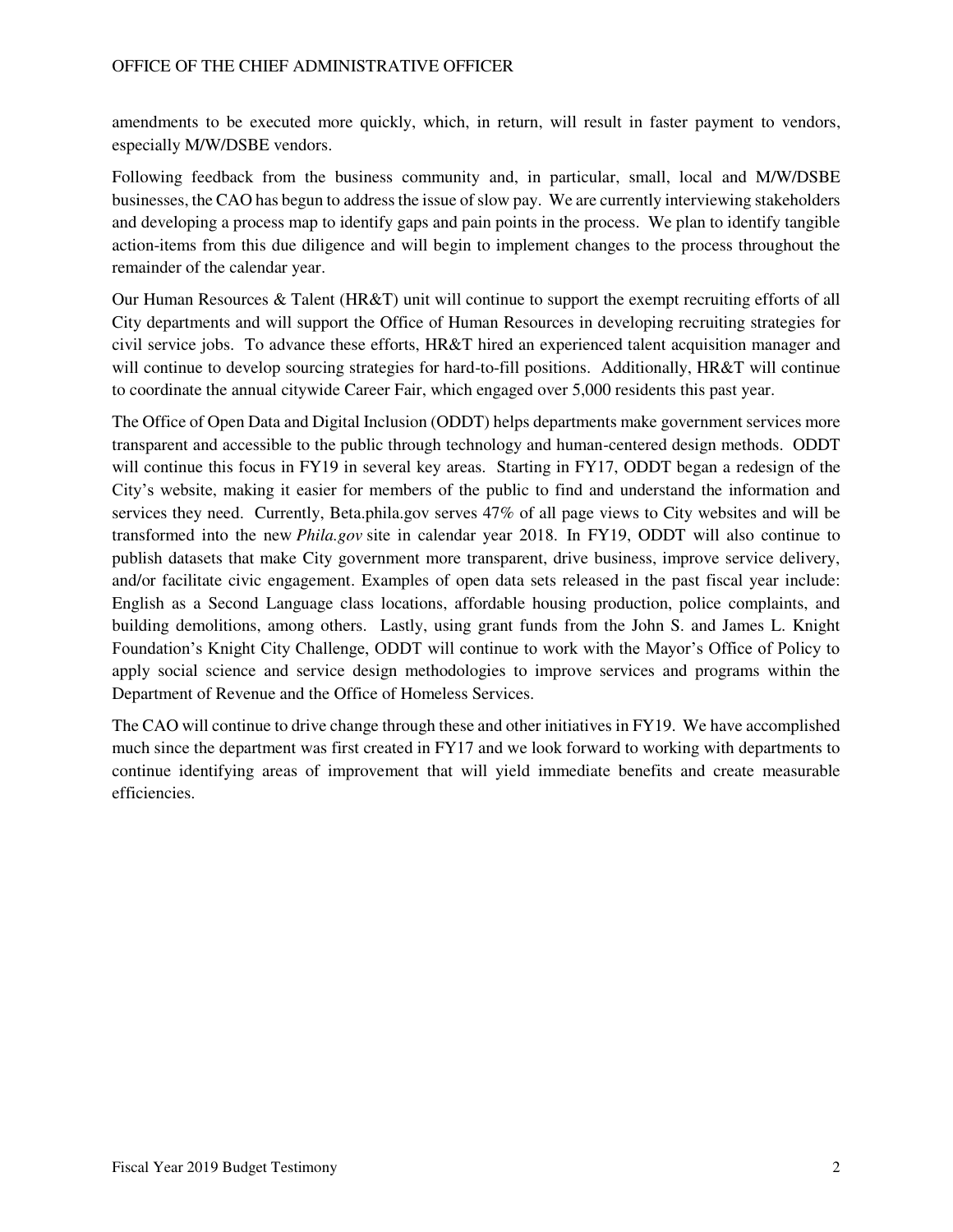# **BUDGET SUMMARY & OTHER BUDGET DRIVERS**

| <b>Staff Demographics Summary (as of December 2017)</b> |           |           |           |           |  |  |  |  |  |  |
|---------------------------------------------------------|-----------|-----------|-----------|-----------|--|--|--|--|--|--|
|                                                         | Total     | Minority  | White     | Female    |  |  |  |  |  |  |
| Number of Full-Time Staff                               | 61        | 37        | 24        | 42        |  |  |  |  |  |  |
| Number of Exempt Staff                                  | 47        | 25        | 22        | 34        |  |  |  |  |  |  |
| Number of Executive Staff (deputy level)<br>and above)  | 8         | 4         | 4         | 4         |  |  |  |  |  |  |
| Average Salary, Full-Time Staff                         | \$64,827  | \$54,114  | \$81,342  | \$63,577  |  |  |  |  |  |  |
| Average Salary, Exempt Staff                            | \$71,456  | \$61,579  | \$82,679  | \$68,084  |  |  |  |  |  |  |
| Average Salary, Executive Staff                         | \$133,559 | \$129,840 | \$137,279 | \$138,250 |  |  |  |  |  |  |
| Median Salary, Full-Time Staff                          | \$47,793  | \$45,088  | \$74,426  | \$48,037  |  |  |  |  |  |  |
| Median Salary, Exempt Staff                             | \$66,000  | \$45,088  | \$75,000  | \$61,500  |  |  |  |  |  |  |
| Median Salary, Executive Staff                          | \$131,057 | \$133,000 | \$131,057 | \$133,000 |  |  |  |  |  |  |

| <b>Employment Levels (as of December 2017)</b>             |                 |          |  |  |  |  |  |
|------------------------------------------------------------|-----------------|----------|--|--|--|--|--|
|                                                            | <b>Budgeted</b> | Filled   |  |  |  |  |  |
| Number of Full-Time Positions                              | 65              | 61       |  |  |  |  |  |
| Number of Part-Time Positions                              |                 |          |  |  |  |  |  |
| Number of Exempt Positions                                 | 49              | 47       |  |  |  |  |  |
| Number of Executive Positions (deputy)<br>level and above) |                 |          |  |  |  |  |  |
| Average Salary of All Full-Time<br>Positions               | \$62,867        | \$64,827 |  |  |  |  |  |
| Median Salary of All Full-Time Positions                   | \$47,793        | \$47,793 |  |  |  |  |  |

| <b>General Fund Financial Summary by Class</b>  |                |                    |                |                    |                |                  |  |  |  |  |  |
|-------------------------------------------------|----------------|--------------------|----------------|--------------------|----------------|------------------|--|--|--|--|--|
|                                                 | FY17 Original  | FY17 Actual        | FY18 Original  | FY18 Estimated     | FY19 Proposed  | Difference:      |  |  |  |  |  |
|                                                 | Appropriations | <b>Obligations</b> | Appropriations | <b>Obligations</b> | Appropriations | <b>FY19-FY18</b> |  |  |  |  |  |
| Class 100 - Employee Compensation               | \$3,962,776    | \$3,830,324        | \$4,084,873    | \$3,997,741        | \$4,137,615    | \$139,874        |  |  |  |  |  |
| Class 200 - Purchase of Services                | \$1,637,049    | \$1,591,592        | \$1,652,049    | \$4,127,049        | \$2,015,049    | $(\$2,112,000)$  |  |  |  |  |  |
| Class 300/400 - Materials, Supplies & Equipment | \$16,665       | \$15,807           | \$16,665       | \$16,665           | \$16,665       | \$0              |  |  |  |  |  |
|                                                 | \$5,616,490    | \$5,437,723        | \$5,753,587    | \$8,141,455        | \$6,169,329    | (\$1,972,126)    |  |  |  |  |  |

| <b>Grants Revenue Fund Financial Summary by Class</b> |                |                    |                |                    |                |                  |  |  |  |  |  |
|-------------------------------------------------------|----------------|--------------------|----------------|--------------------|----------------|------------------|--|--|--|--|--|
|                                                       | FY17 Original  | FY17 Actual        | FY18 Original  | FY18 Estimated     | FY19 Proposed  | Difference:      |  |  |  |  |  |
|                                                       | Appropriations | <b>Obligations</b> | Appropriations | <b>Obligations</b> | Appropriations | <b>FY19-FY18</b> |  |  |  |  |  |
| Class 100 - Employee Compensation                     |                |                    |                | \$70,739           | \$102,307      | \$31,568         |  |  |  |  |  |
| Class 200 - Purchase of Services                      |                |                    |                | \$3,950            |                | $(\$3,950)$      |  |  |  |  |  |
| Class $300/400$ - Materials, Supplies & Equipment     | \$0            |                    |                |                    |                |                  |  |  |  |  |  |
|                                                       | \$0            | \$0                | \$0            | \$74,689           | \$102,307      | \$27,618         |  |  |  |  |  |

| <b>Contracts Summary (Professional Services only)</b> |             |             |             |             |             |                       |  |  |  |  |
|-------------------------------------------------------|-------------|-------------|-------------|-------------|-------------|-----------------------|--|--|--|--|
|                                                       | <b>FY13</b> | <b>FY14</b> | <b>FY15</b> | <b>FY16</b> | <b>FY17</b> | FY18 YTD<br>(Q1 & Q2) |  |  |  |  |
| Total amount of contracts                             | n/a         | n/a         | n/a         | n/a         | \$1,553,500 | \$1,086,430           |  |  |  |  |
| Total amount to M/W/DSBE                              | n/a         | n/a         | n/a         | n/a         | \$282,500   | \$202,010             |  |  |  |  |
| <b>Participation Rate</b>                             | n/a         | n/a         | n/a         | n/a         | 18%         | 19%                   |  |  |  |  |

*Note: The Office of the Chief Administrative Officer did not exist prior to January 2016, so there are no contracts to report prior to FY17.* 

| Total M/W/DSBE Contract Participation Goal (Public Works; Services,<br><b>Supplies &amp; Equipment; and Professional Services combined)</b> |             |             |             |  |  |  |  |
|---------------------------------------------------------------------------------------------------------------------------------------------|-------------|-------------|-------------|--|--|--|--|
|                                                                                                                                             | <b>FY17</b> | <b>FY18</b> | <b>FY19</b> |  |  |  |  |
| M/W/DSBE Contract Participation Goal                                                                                                        | N/A         | 20%         | 25%         |  |  |  |  |

*Note: The Office of the Chief Administrative Officer did not exist prior to January 2016, so an OEO goal was not set for the department until FY18.*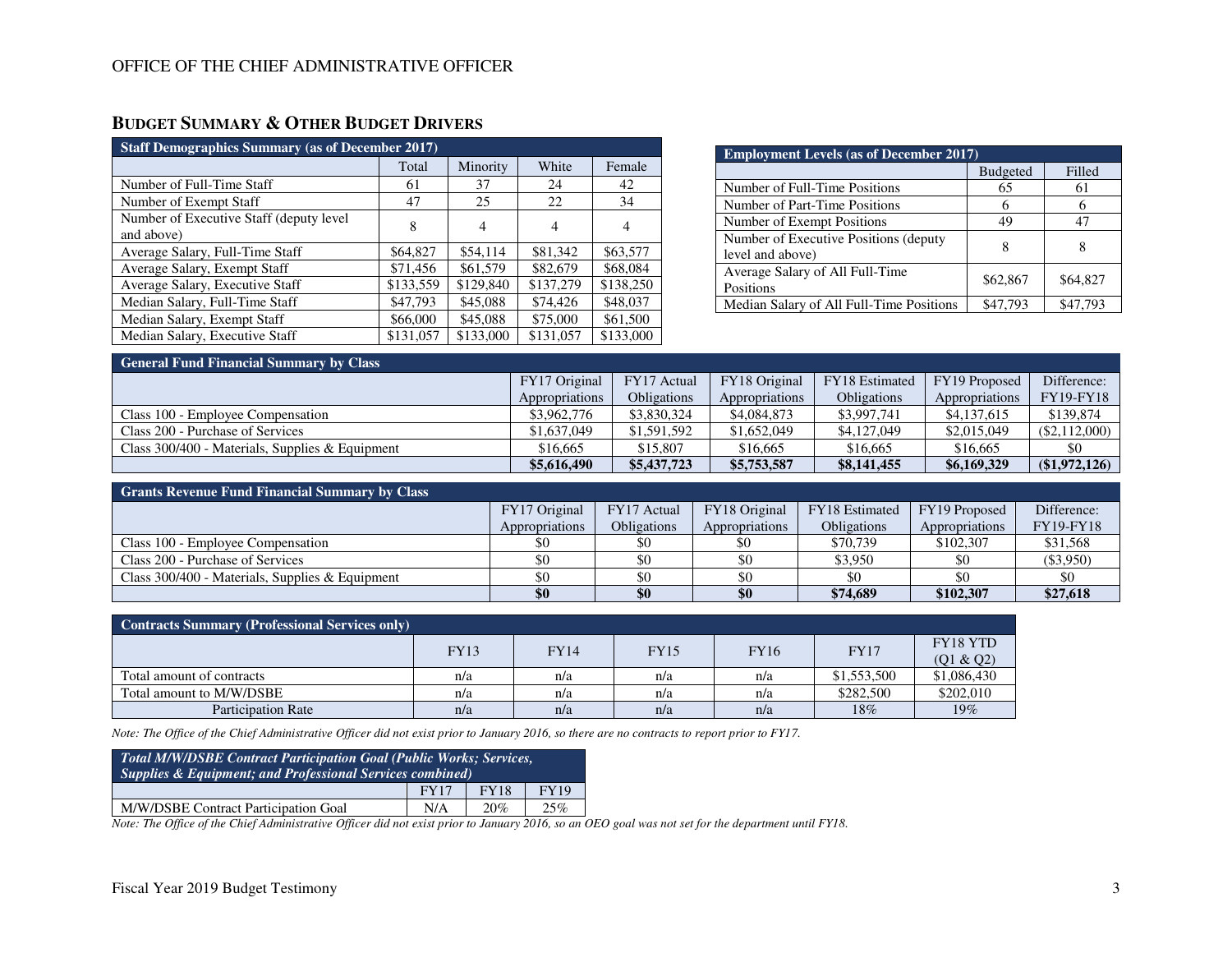## **PROPOSED BUDGET OVERVIEW**

### **Proposed Funding Request**:

The proposed Fiscal Year 2019 General Fund budget totals \$6,169,329 a decrease of \$1,972,126 over Fiscal Year 2018 estimated obligation levels. This decrease is primarily due to the deduction of \$2.5 million in one-time funding provided in FY18 for the Parking Amnesty program and is partially off-set by the Class 200 allocations described below.

The proposed budget includes:

- \$4,137,615 in Class 100, an \$139,874 increase over FY18. The increase is to hire additional staff to support the HR Service Improvement project and the Bureau of Administrative Adjudication.
- \$2,015,049 in Class 200, a \$2,112,000 decrease from FY18. This decrease is primarily due to the deduction of \$2.5 million in one-time funding provided in FY18 for the Parking Amnesty Program, offset by a funding increase for consulting services in support of the HR Service Improvement Project and the vendor contract that supports collections activities for the Office of Administrative Review.
- \$11,665 in Class 300, level funding with FY18.
- \$5,000 in Class 400, level funding with FY18.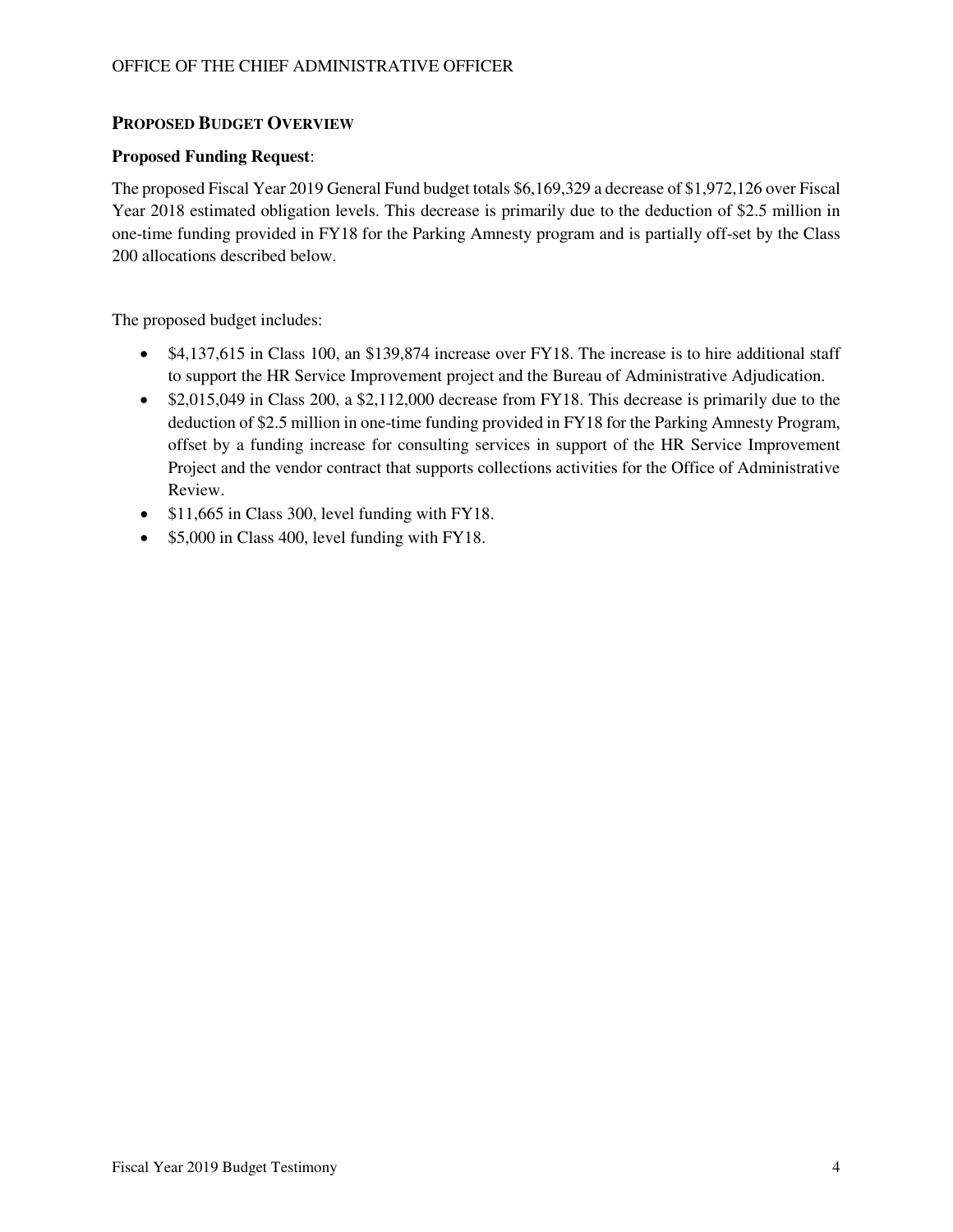# **STAFFING LEVELS**

The department is requesting 66 budgeted full-time positions for FY19, an increase of 1 full-time position over FY18.

The increase is attributed to the proposed hire of one additional full-time employee to support the HR Service Improvement project.

### **NEW HIRES**

| New Hires (from $7/1/2\overline{017}$ to December 2017) |                                     |       |        |  |  |  |  |  |
|---------------------------------------------------------|-------------------------------------|-------|--------|--|--|--|--|--|
|                                                         | <b>Total Number</b><br>of New Hires | Hindi | French |  |  |  |  |  |
| <b>Black or African</b><br>American                     |                                     |       |        |  |  |  |  |  |
| Asian                                                   |                                     |       |        |  |  |  |  |  |
| Hispanic or Latino                                      |                                     |       |        |  |  |  |  |  |
| White                                                   |                                     |       |        |  |  |  |  |  |
| Total                                                   |                                     |       |        |  |  |  |  |  |

Since December 2017, the CAO has hired three employees: 2 who identify as Black or African American, and 1 who identifies as White.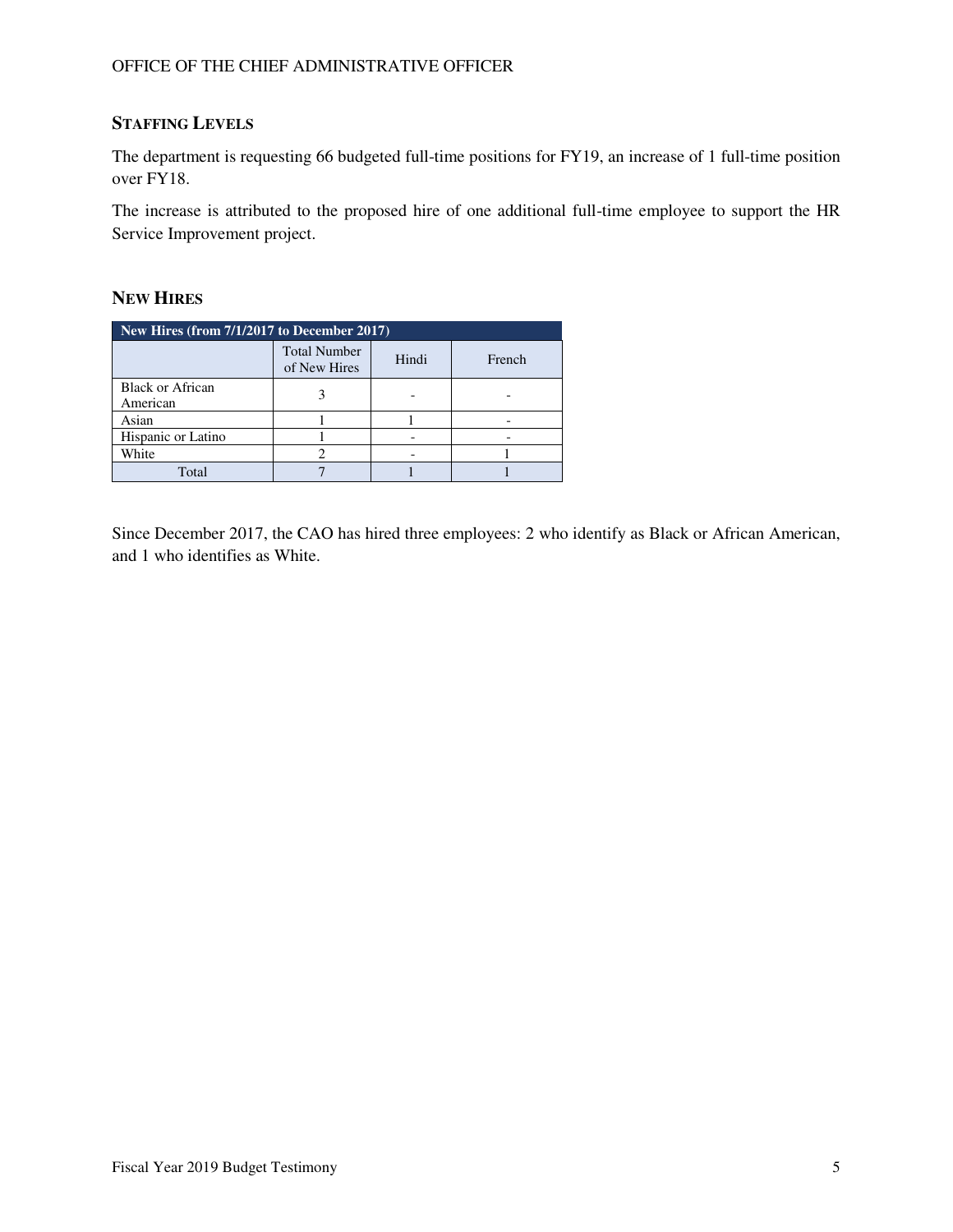### **PERFORMANCE, CHALLENGES, AND INITIATIVES**

#### **Strategic Direction and Transformation**:

### **FY19 Strategic Goals**

- Identify areas of opportunities within the City for process improvements and process re-engineering.
- Lead cross-functional teams on projects with the goal of producing key and measurable benefits.
- Establish a platform to ensure the capture of critical knowledge across CAO departments so that institutional information is retained.

| <b>FY19 Performance Measures</b>                                                   |             |             |             |             |  |  |  |  |  |
|------------------------------------------------------------------------------------|-------------|-------------|-------------|-------------|--|--|--|--|--|
|                                                                                    | <b>FY17</b> | FY18 YTD    | <b>FY18</b> | <b>FY19</b> |  |  |  |  |  |
| Measure                                                                            | Actual      | $(Q1 + Q2)$ | Target      | Target      |  |  |  |  |  |
| Number of exempt positions posted using the citywide exempt hiring                 | 179         | 128         | 200         | 200         |  |  |  |  |  |
| process                                                                            |             |             |             |             |  |  |  |  |  |
| Number of new hires onboarded centrally <sup>1</sup>                               | 226         | 207         | 300         | 400         |  |  |  |  |  |
| Average contract conformance time: professional services contracts                 | 121         | 110         | 90          | 90          |  |  |  |  |  |
| $(days)^2$                                                                         |             |             |             |             |  |  |  |  |  |
| Percent of web traffic fulfilled by pages that meet digital standards <sup>3</sup> | $42.3\%$    | 46.0%       | $60.0\%$    | 70.0%       |  |  |  |  |  |

*1 This is a function of the number of new hires.*

*2 During calendar year 2017, Docusign was rolled out across departments. As a result, metrics from this time period reflect contracts using Docusign as well as contracts using the older, paper process and may reflect longer processing times, on average, than just contracts conformed using Docusign.* 

*3 A page that meets digital standards is mobile-friendly, accessible, clearly organized, and written using plain language. The "beta" site will be transformed into the new Phila.gov site in calendar year 2018 and is expected to result in increased web traffic.*

# **Bureau of Administrative Adjudication (BAA**):

#### **FY19 Strategic Goals**

- Reduce the average number of days from receiving a hearing request via regular mail to making a disposition (decision by hearing officer).
- Reduce the average number of days from receiving a hearing request online to making a disposition (decision by hearing officer).

| <b>FY19 Performance Measures</b>                                    |             |                 |             |             |  |  |  |  |  |
|---------------------------------------------------------------------|-------------|-----------------|-------------|-------------|--|--|--|--|--|
|                                                                     | <b>FY17</b> | <b>FY18 YTD</b> | <b>FY18</b> | <b>FY19</b> |  |  |  |  |  |
| Measure                                                             | Actual      | $(Q1 + Q2)$     | Target      | Target      |  |  |  |  |  |
| Average number of days from receiving a hearing request via         | 52          | 45              | 45          | 45          |  |  |  |  |  |
| regular mail to making a disposition (decision by hearing officer)  |             |                 |             |             |  |  |  |  |  |
| Average number of days from receiving a hearing request online to   | 91          | 129             | 90          | 90          |  |  |  |  |  |
| making a disposition (decision by hearing officer) <sup>1</sup>     |             |                 |             |             |  |  |  |  |  |
| Hearing decisions entered across all categories (in-person, online, | 137,923     | 62,973          | 135,000     | 144.000     |  |  |  |  |  |
| mail, phone, other) <sup>2</sup>                                    |             |                 |             |             |  |  |  |  |  |

*1 Increased enforcement by PPA has generated demand for in-person services and BAA is reallocating resources to accommodate the in-person requests.*

*2 The addition of another hearing officer in FY19 will allow BAA to reach this target.*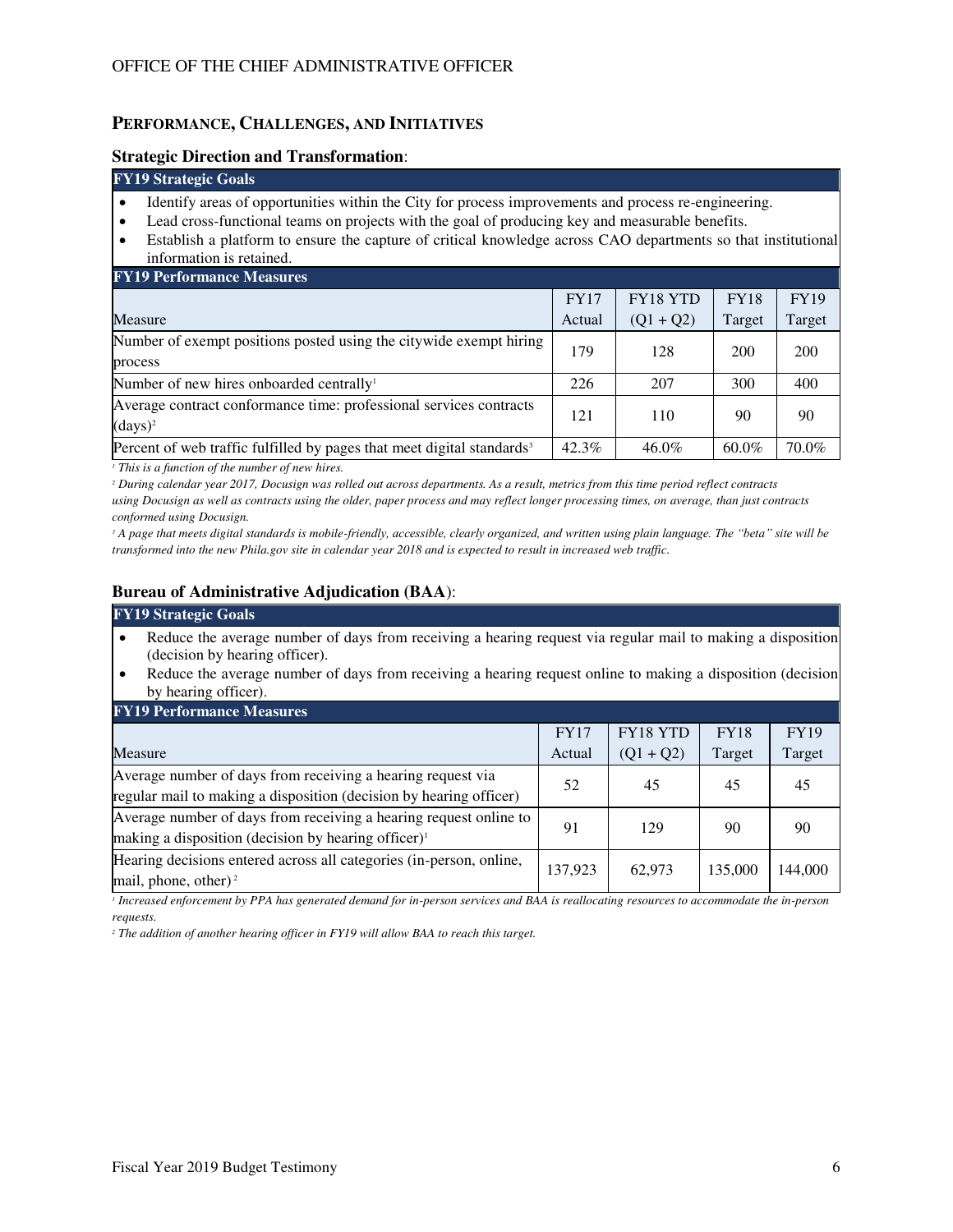# **Office of Administrative Review (OAR)**:

| <b>FY19 Strategic Goals</b>                                                      |             |             |             |             |  |  |  |  |  |
|----------------------------------------------------------------------------------|-------------|-------------|-------------|-------------|--|--|--|--|--|
| Improve reporting capabilities.                                                  |             |             |             |             |  |  |  |  |  |
| Enhance and streamline internal notifications for hearing scheduling.            |             |             |             |             |  |  |  |  |  |
| Increase consistency and efficiency of the administration of processing appeals. |             |             |             |             |  |  |  |  |  |
| <b>FY19 Performance Measures</b>                                                 |             |             |             |             |  |  |  |  |  |
|                                                                                  | <b>FY17</b> | FY18 YTD    | <b>FY18</b> | <b>FY19</b> |  |  |  |  |  |
| Measure                                                                          | Actual      | $(Q1 + Q2)$ | Target      | Target      |  |  |  |  |  |
| Time between violation issued date and first notice for handwritten              | 6           | 6           | 6           | 6           |  |  |  |  |  |
| CVNs (weeks)                                                                     |             |             |             |             |  |  |  |  |  |
| Time between request for review and hearing date for CVNs (weeks) <sup>1</sup>   | 6           | 8           | 7           | 7           |  |  |  |  |  |
| Time between request for review and hearing date for Tax Review                  | 5           | 5           | 4           |             |  |  |  |  |  |
| Board: Real estate interest and penalty (months) <sup>2</sup>                    |             |             |             |             |  |  |  |  |  |
| Time between request for review and hearing date for Tax Review                  | 4           | 3           | 4           |             |  |  |  |  |  |
| Board: Water Revenue/Water Department (months)                                   |             |             |             |             |  |  |  |  |  |
| Time between request for review and hearing date for Tax Review<br>5<br>3<br>3   |             |             |             |             |  |  |  |  |  |
| Board: Business taxes (months) <sup>3</sup>                                      |             |             |             | 3           |  |  |  |  |  |
| Time between request for review and hearing date for Tax Review                  | 5           | 4           | 4           |             |  |  |  |  |  |
| Board: Refuse collection fees (months)                                           |             |             |             |             |  |  |  |  |  |

*1 The issuance of CVNs is highest in the warmer months. This causes higher wait times.*

*2 OAR expects a decrease in the second half of FY18 to meet the target of four months.*

*3 Additional hearings have been added to schedule to reduce backlog.*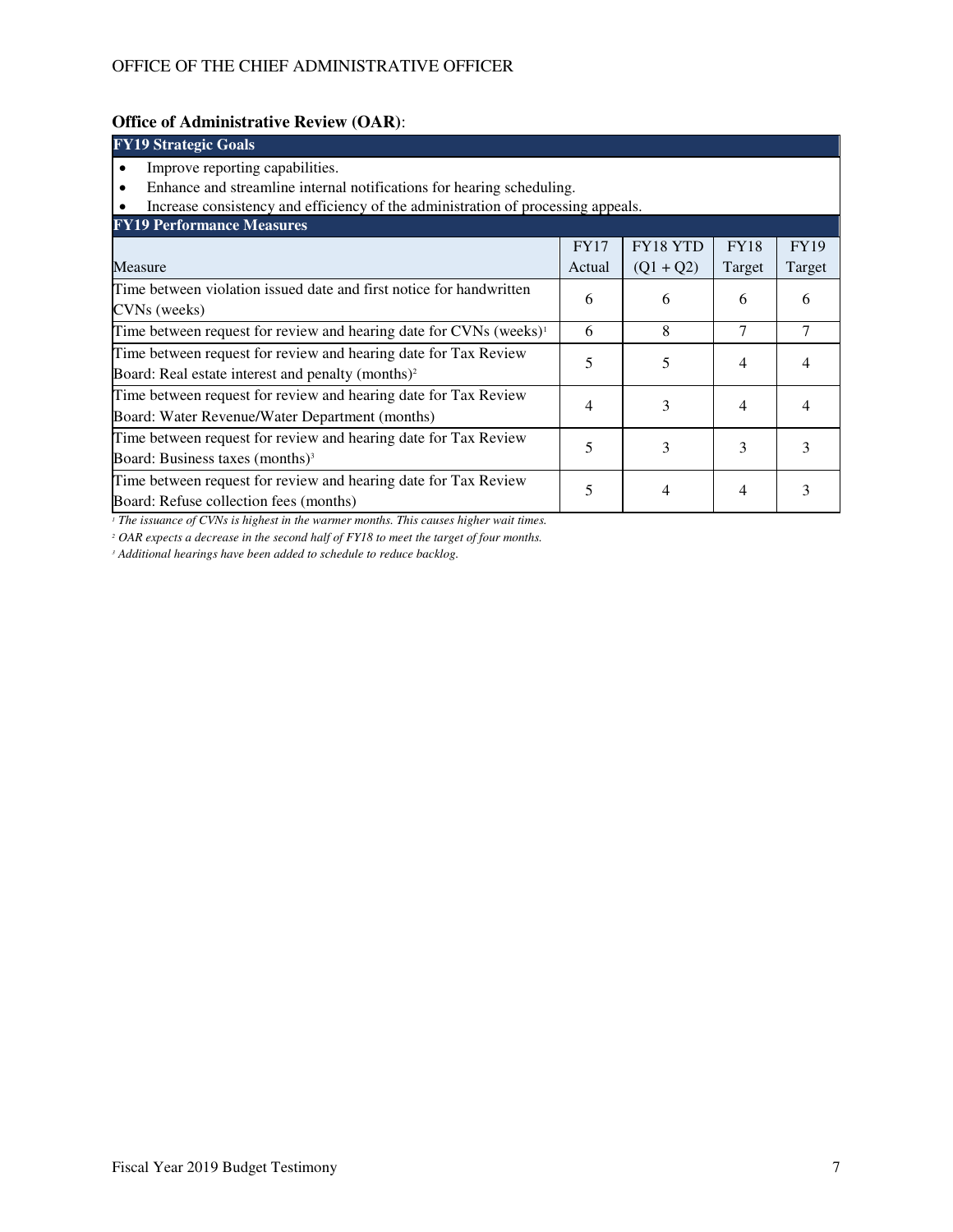# **OTHER BUDGETARY IMPACTS**

# **Federal and State (Where Applicable)**

N/A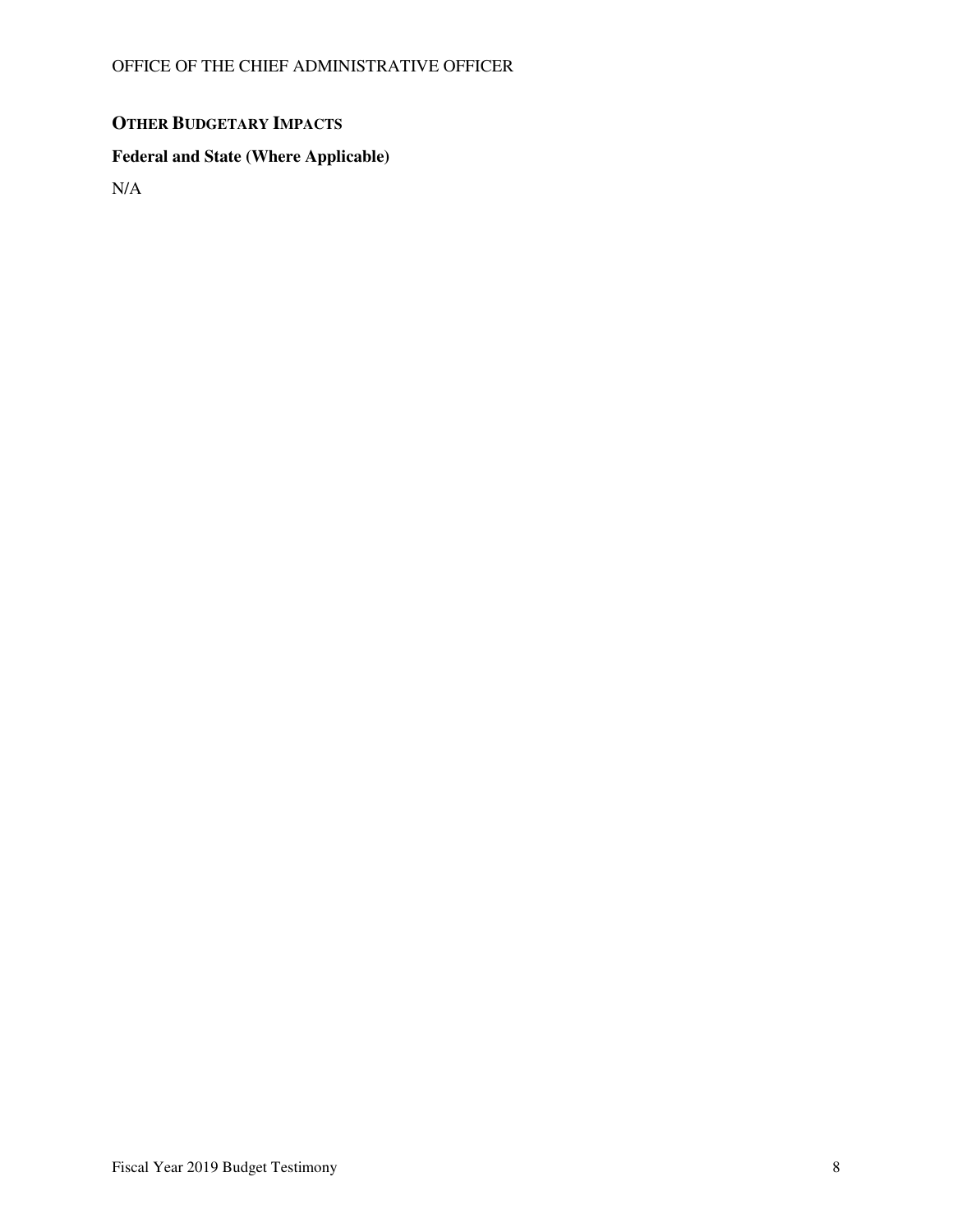# OFFICE OF THE CHIEF ADMINISTRATIVE OFFICER

# **CONTRACTING EXPERIENCE**

| M/W/DSBE Participation on Large Professional Services Contracts |                                       |                     |                  |                          |                            |                                     |                         |                          |                                    |                                                                                                                 |                                          |
|-----------------------------------------------------------------|---------------------------------------|---------------------|------------------|--------------------------|----------------------------|-------------------------------------|-------------------------|--------------------------|------------------------------------|-----------------------------------------------------------------------------------------------------------------|------------------------------------------|
| Top Largest Contracts, FY18                                     |                                       |                     |                  |                          |                            |                                     |                         |                          |                                    |                                                                                                                 |                                          |
| Vendor                                                          | Service                               | Dollar<br>Amount of | <b>RFP</b> Issue | Contract<br><b>Start</b> |                            | $%$ of<br>M/W/DSBE<br>Participation | \$ Value of<br>M/W/DSBE | Total %<br>Participation | Total \$<br>Value<br>Participation | Local<br><b>Business</b><br>(principal<br>place of<br>business<br>located<br>within<br>City<br>limits)<br>[yes/ | Waiver for<br>Living Wage<br>Compliance? |
| Name                                                            | Provided                              | Contract            | Date             | Date                     | Ranges in RFP              | Achieved                            | Participation           | - All DSBEs              | - All DSBEs                        | nol                                                                                                             | [ves/no]                                 |
| Conduent<br>State $\&$<br>Local<br>Solutions,                   | Code Unit<br>Violations<br>System $&$ |                     |                  |                          | MBE: 20-25%<br>WBE: 20-25% | $20\%$<br>$0\%$                     | \$202,010<br>\$0        |                          |                                    |                                                                                                                 |                                          |
| Inc.                                                            | <b>Notices</b>                        | \$1,010,050         | 12/15/2012       | 7/1/2017                 | $DSBE: 0\%$                | $0\%$                               | \$0                     | 20%                      | \$202,010                          | Yes                                                                                                             | No                                       |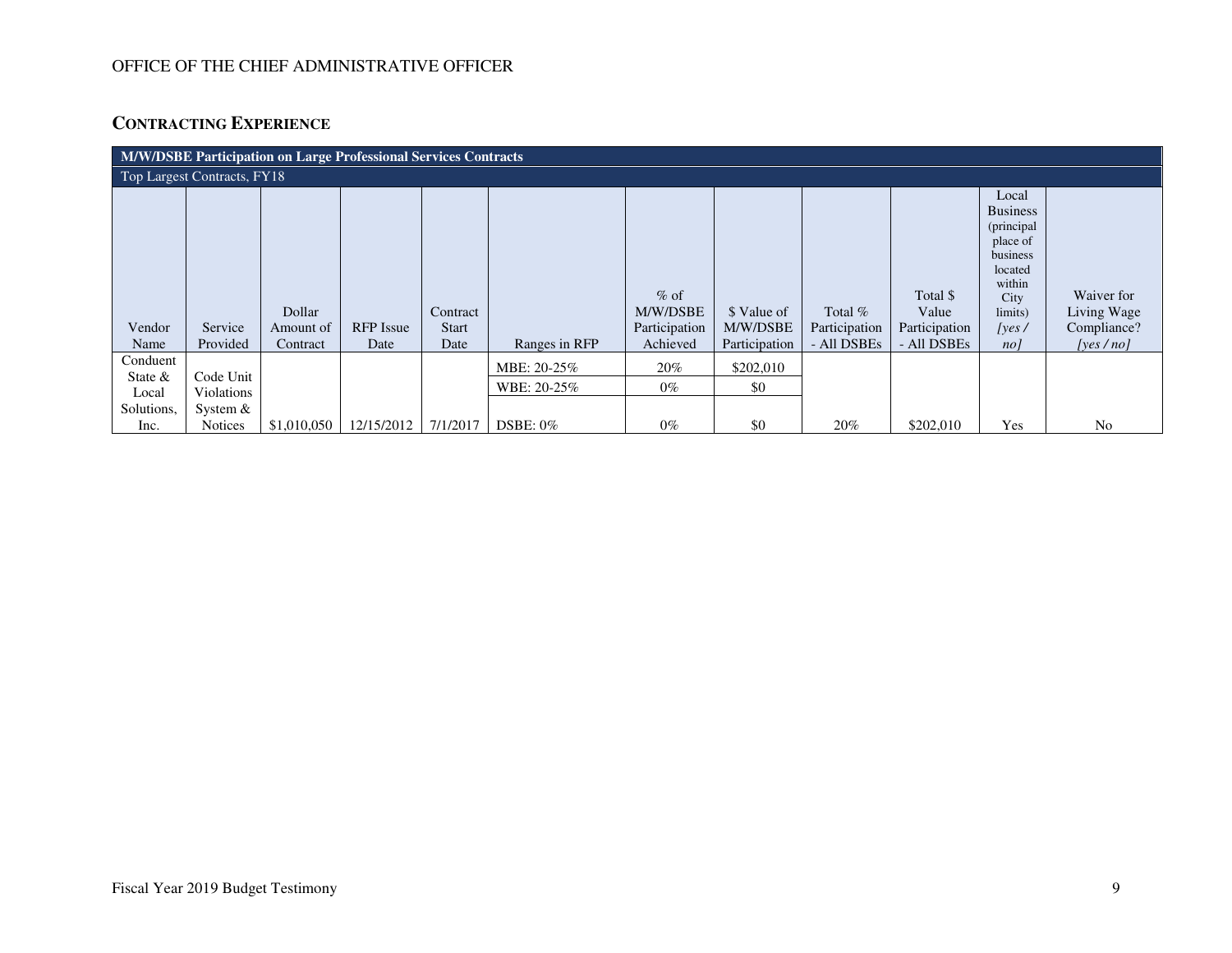# **EMPLOYEE DATA**

| <b>Staff Demographics (as of December 2017)</b> |                        |                  |                      |                         |                  |  |  |  |  |
|-------------------------------------------------|------------------------|------------------|----------------------|-------------------------|------------------|--|--|--|--|
|                                                 | <b>Full-Time Staff</b> |                  |                      | <b>Executive Staff</b>  |                  |  |  |  |  |
|                                                 | Male                   | Female           |                      | Male                    | Female           |  |  |  |  |
|                                                 | African-               | African-         |                      | African-                | African-         |  |  |  |  |
|                                                 | American               | American         |                      | American                | American         |  |  |  |  |
| <b>Total</b>                                    | 9                      | 18               | Total                | 2                       | $\overline{c}$   |  |  |  |  |
| % of Total                                      | 15%                    | 30%              | % of Total           | 25%                     | 25%              |  |  |  |  |
| Average Salary                                  | \$61,526               | \$53,500         | Average Salary       | \$126,680               | \$133,000        |  |  |  |  |
| Median Salary                                   | \$47,793               | \$45,088         | Median Salary        | \$126,680               | \$133,000        |  |  |  |  |
|                                                 | White                  | White            |                      | White                   | White            |  |  |  |  |
| Total                                           | $\,$ 8 $\,$            | 16               | Total                | $\sqrt{2}$              | $\overline{c}$   |  |  |  |  |
| % of Total                                      | 13%                    | 26%              | % of Total           | 25%                     | 25%              |  |  |  |  |
| Average Salary                                  | \$82,501               | \$80,763         | Average Salary       | \$131,057               | \$143,500        |  |  |  |  |
| Median Salary                                   | \$77,225               | \$74,426         | <b>Median Salary</b> | \$131,057               | \$143,500        |  |  |  |  |
|                                                 | Hispanic               | Hispanic         |                      | Hispanic                | Hispanic         |  |  |  |  |
| Total                                           | 2                      | 5                | Total                | $\mathbf{0}$            | $\mathbf{0}$     |  |  |  |  |
| % of Total                                      | 3%                     | 8%               | % of Total           | $0\%$                   | $0\%$            |  |  |  |  |
| Average Salary                                  | \$35,239               | \$43,769         | Average Salary       | \$0                     | \$0              |  |  |  |  |
| Median Salary                                   | \$35,239               | \$45,088         | Median Salary        | \$0                     | \$0              |  |  |  |  |
|                                                 | Asian                  | Asian            |                      | Asian                   | Asian            |  |  |  |  |
| Total                                           | $\overline{0}$         | 2                | Total                | $\mathbf{0}$            | $\theta$         |  |  |  |  |
| % of Total                                      | $0\%$                  | 3%               | % of Total           | $0\%$                   | $0\%$            |  |  |  |  |
| Average Salary                                  | \$0                    | \$53,084         | Average Salary       | \$0                     | \$0              |  |  |  |  |
| Median Salary                                   | \$0                    | \$53,084         | <b>Median Salary</b> | \$0                     | \$0              |  |  |  |  |
|                                                 | Other                  | Other            | Other<br>Other       |                         |                  |  |  |  |  |
| Total                                           | $\boldsymbol{0}$       | 1                | Total                | $\boldsymbol{0}$        | $\boldsymbol{0}$ |  |  |  |  |
| % of Total                                      | $0\%$                  | 2%               | % of Total           | $0\%$                   | $0\%$            |  |  |  |  |
| Average Salary                                  | \$0                    | \$90,000         | Average Salary       | \$0                     | \$0              |  |  |  |  |
| <b>Median Salary</b>                            | \$0                    | \$90,000         | Median Salary        | \$0                     | \$0              |  |  |  |  |
|                                                 | Bilingual              | <b>Bilingual</b> |                      | Bilingual               | Bilingual        |  |  |  |  |
| Total                                           | 1                      | 8                | Total                | 0                       | $\boldsymbol{0}$ |  |  |  |  |
| % of Total                                      | $2\%$                  | 13%              | % of Total           | $0\%$                   | $0\%$            |  |  |  |  |
| Average Salary                                  | \$82,000               | \$57,570         | Average Salary       | \$0                     | \$0              |  |  |  |  |
| Median Salary                                   | \$82,000               | \$60,500         | <b>Median Salary</b> | \$0                     | \$0              |  |  |  |  |
|                                                 | Male                   | Female           |                      | Male                    | Female           |  |  |  |  |
| Total                                           | 19                     | 42               | Total                | $\overline{\mathbf{4}}$ | $\overline{4}$   |  |  |  |  |
| % of Total                                      | $31\%$                 | 69%              | % of Total           | 50%                     | $50\%$           |  |  |  |  |
| Average Salary                                  | \$67,591               | \$63,577         | Average Salary       | \$128,869               | \$138,250        |  |  |  |  |
| <b>Median Salary</b>                            | \$47,793               | \$48,037         | <b>Median Salary</b> | \$131,057               | \$133,000        |  |  |  |  |